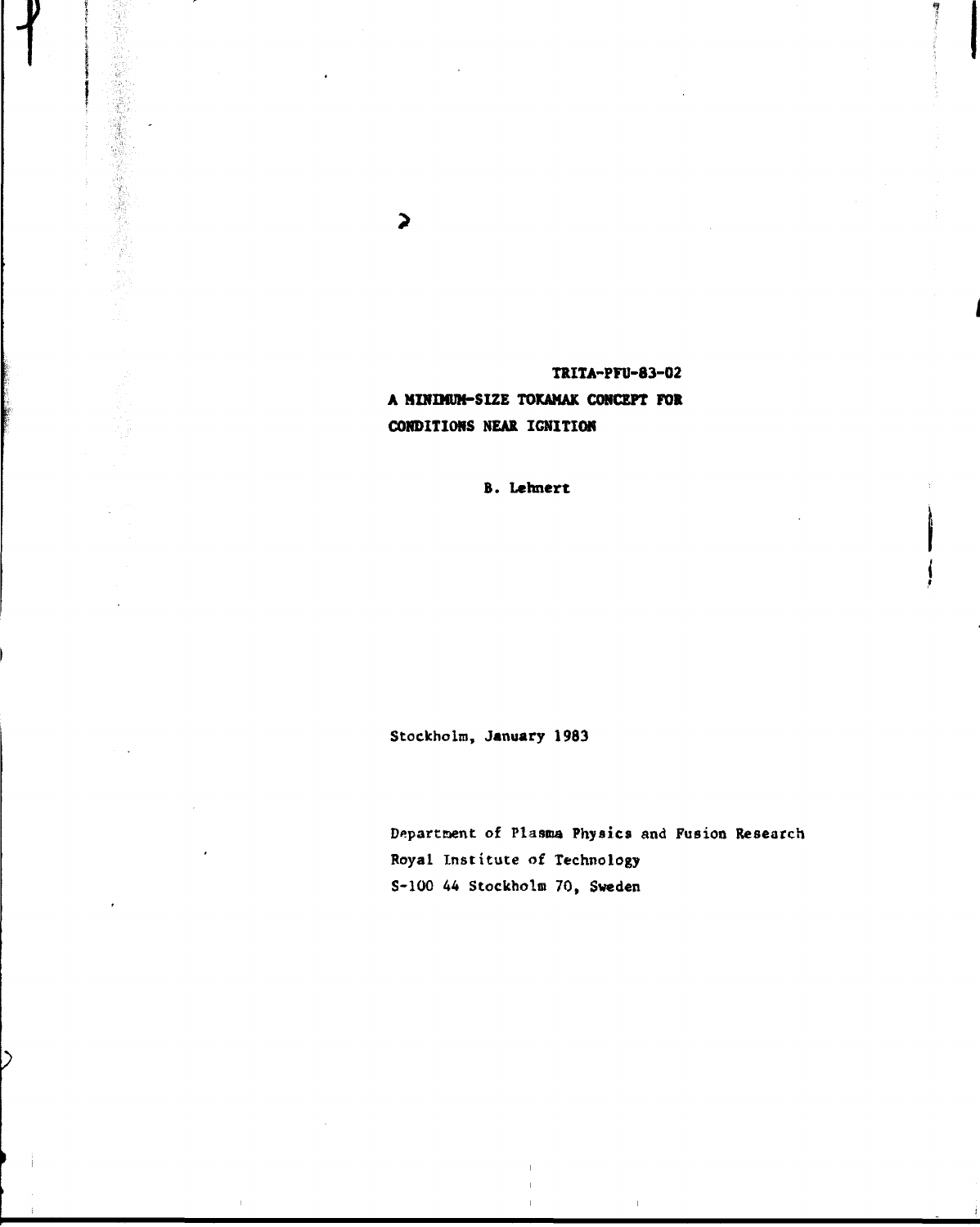# **A MISIMUW-SI2E TOKAHAX CONCEPT FOR CONDITIONS NEAR IGNITION**

### **B. Lehnert**

「大学の場合の場合は、「大学の場合」ということがある。 こうしょう こうしょう こうしょう こうしょう かんじょう こうしょう こうしょう こうしょう こうしょう こうしょう こうしょう こうしょう こうしょう

**loyal Institute of Technology, S-10044 Stockholm, Sweden**

## **ABSTRACT**

**Based on a combination of Alcator scaling and a recent theory"** on the Murakami density limit, a minimum-size tokamak concept ("Minitor") is proposed. Even if this concept does not aim at alpha particle containment, it has the important goal of reaching plasma core temperatures **and Lavson parameter** value» required for ignition, by ohmic heating alone and under macroscopically stable conditions. The minimized size, and the associated enhancement of the plasma current density, are found to favour high plasma temperatures, average densities, and beta values. The goal of this concept appears to be realizable by relatively modest technical means.

ھي.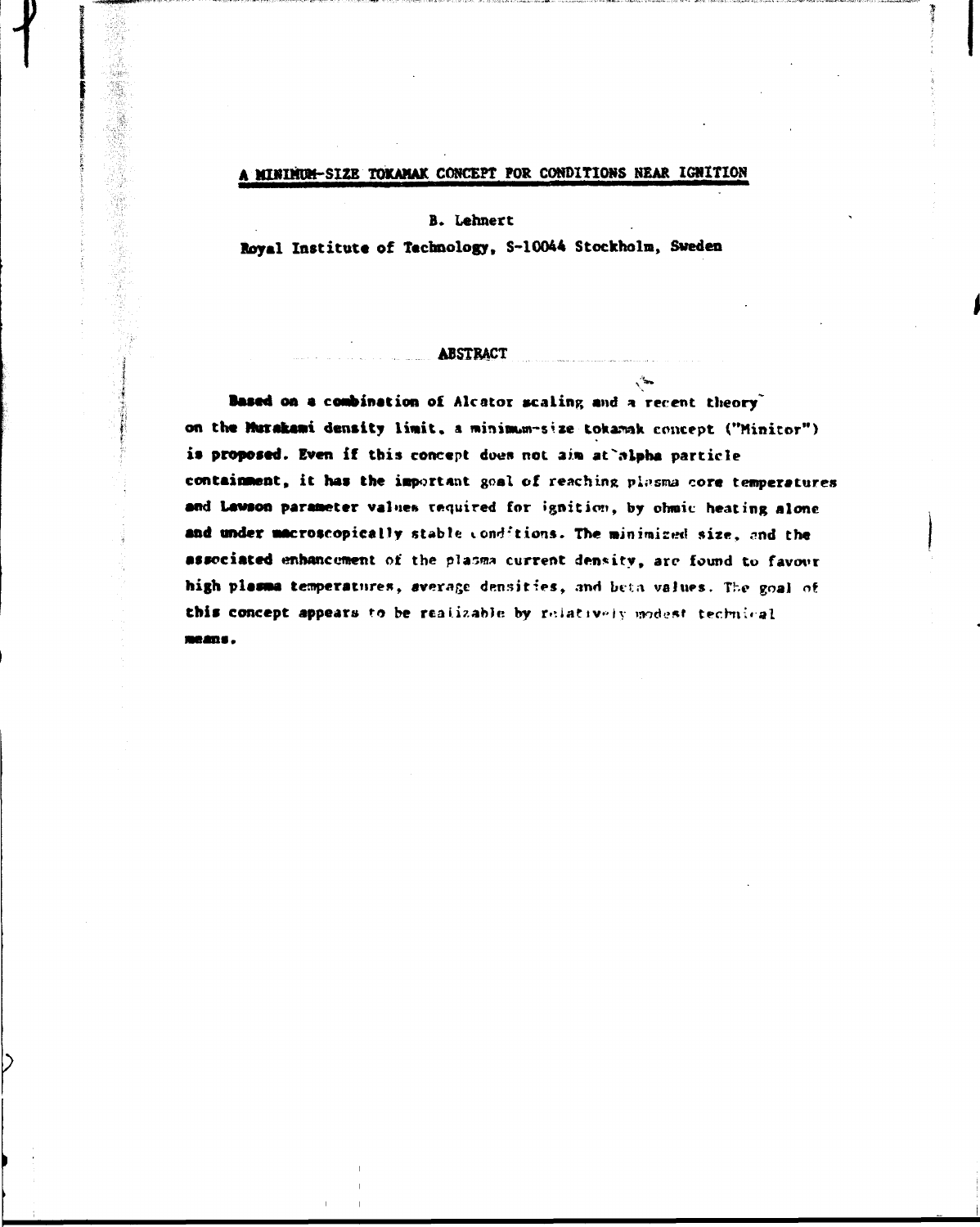#### **1. Introduction**

**According to an earlier proposal by Coppi , ignition should be attainable by obsic beating alone in relatively high density tokanak plasmas under macroscopically stable conditions. The main goal of the proposal is to investigate the effects of alpha particle containment and heating. With this goal, and because of the low beta value, the required magnetic field strengths are in the multi-100-kG range, so that supercon-2 ducting toroidal field coils cannot be used . Nevertheless there remains considerable interest in attempting such a purely scientific "Ignitor" experiment along Alcator ohmic-heating lines.**

**This paper proposes a somewhat different tokamak concept being less** ambitious than that of Coppi<sup>1</sup>, by abandoning the condition of alpha particle **containment and thereby leading to a smaller and less expensive design. Also the present proposal is based on pure ohmic heating, and has the following main features:**

- **(a) The plasma parameter r-jages are assumed to be determined by a** combination of Alcator scaling<sup>3</sup>, a recent theory<sup>4</sup> on the Murakami limit<sup>2,5</sup>, and a required value of the Lawson parameter  $\tilde{n}r_g$  where  $\tilde{n}$ **2 5 — limit ' , and a required value of the Lavson parameter nr\_ where n** According to this theory the highest plasme core temperatures  $T_{0}$ ,<br>being close to the ignition value, are reached in minimum-size tokamak **According to this theory the highest plasisa core temperatures T , being close to the ignition value, are reached in minimum-size tokanak**
- **(b) Even if alpha particle containment cannot be realized in the presently proposed minimum-size ("Minitor") geometry, chis concept has the important goal of demonstrating a microscopically stable plasma at the values of nr\_ and T being required for ignition. This appears to be possible at much lower costs and technical efforts than those of planned and started large tokamak ignition experiments .**
- **(c) The present concept can be used as a pulsed neutron source and a material testing station.**

 $\overline{\mathbf{2}}$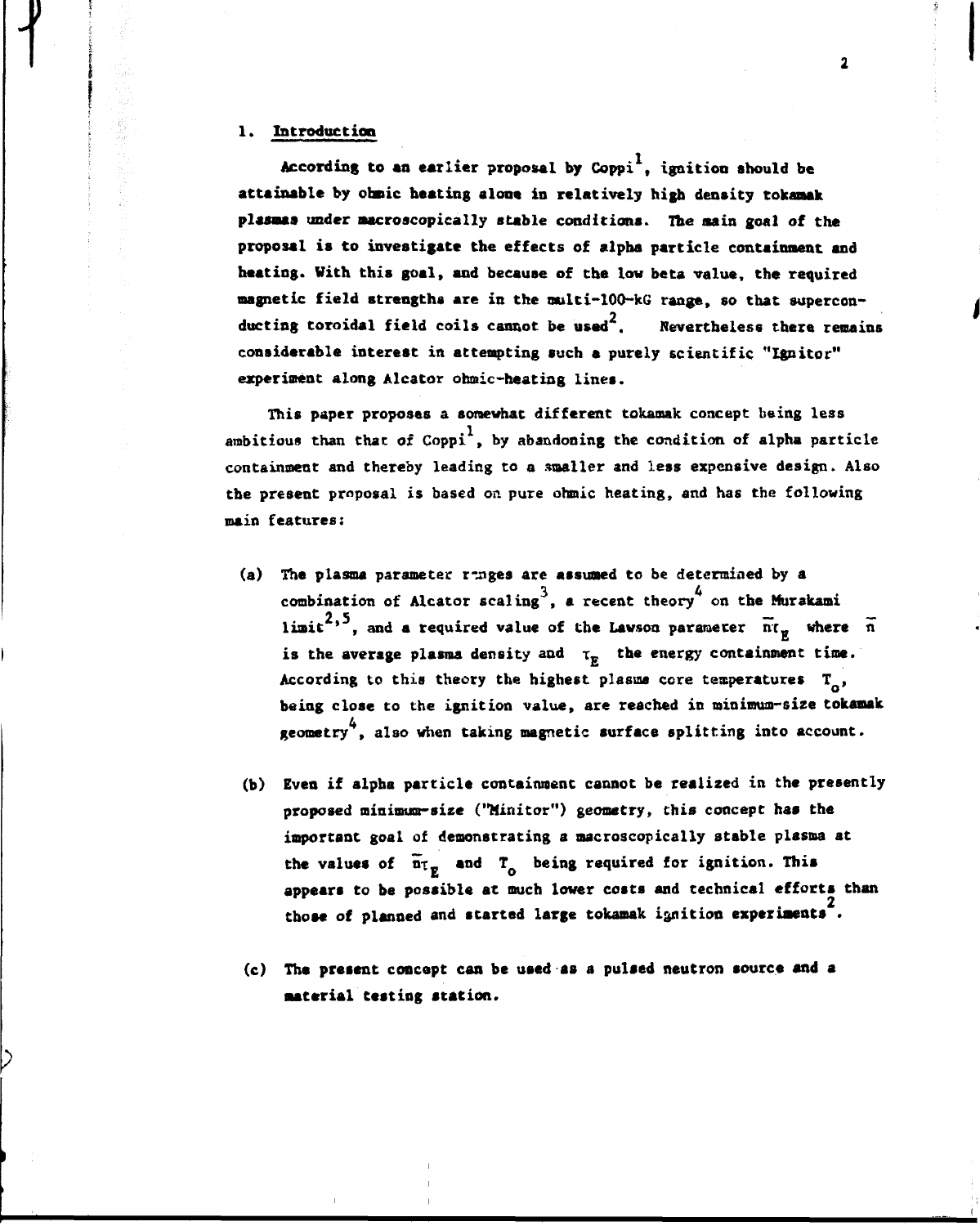## **2. Plasma Physical Background**

化乙烯酸盐 医阿拉伯氏

**In a recent theory on the density limit of tokamaks, it has been shown that the plasma pressure gradient in the outer layers of the plasma body becomes mainly determined by the plasma-neutral gas balance, in a quasi-steady state. Ballooning instabilities are driven by the pressure** gradient when the average plasma density  $\overline{n}$  exceeds the critical value<sup>4</sup>

$$
n_c = C_n \bar{j}_t \sqrt{R} ; C_n = \left[3\mu_0 \theta_n \exp(1)/4c_b^3\right]^{1/2} / \left(\Delta n_p \xi \xi_n k T_b\right)^{1/4}
$$
 (1)

Here  $\overline{j}_{\tau} = J_{\tau}/\pi a^2$  is the average toroidal plasma current density given by the total toroidal current  $J_t$  and the average minor radius  $\bar{a}$ , **R** is the major radius, A the mass number, m<sub>p</sub> the proton mass,  $\boldsymbol{\xi}$  =  $\langle \sigma_{\text{en}}^{V} \, \boldsymbol{\psi} \rangle$  the ionization rate due to the ionization cross section  $\sigma_{\text{en}}^{V}$ for electron-neutral impacts at the electron velocity  $w_e$ ,  $\xi_n = \xi + \xi_{in}$ ,  $\boldsymbol{\xi}_{in}$  =  $\langle \sigma_{in} w_{in} \rangle$  is the rate of ion-neutral impacts due to the ion-neutral  $\ddotsc$  in  $\ddotsc$ **collision cross section**  $\frac{1}{n}$  and the relative fon-neutral velocity  $w_{in}$ ,  $\mathbf{T_b}$  is the average plasma temperature in the outer layers, and  $\theta_{\mathbf{n}},$ c<sub>h</sub> are dimensionless plasma profile factors being close to unity. That **c, are dimeasionless plasma profile factors being close to unity. That** the toroidal rield strength B<sub>L</sub> does not appear explicitly in Eq. (1) is a result of the magnetic field-dependent plasma-neutral gas balance<sup>4</sup>. As will be seen later in this paper, account will also be taken of the Kruskal-Shafranov limit and the corresponding safety factor q. For **Krausk** tokamak data, i.e.  $T_h \approx 10^6$  K,  $\xi \approx 3 \times 10^{-14}$  m<sup>3</sup>/s,  $\epsilon_{\text{in}} = 4 \times 10^{-14} \text{m}^3/\text{s}$ ,  $\epsilon_{\text{b}} = 1.3$  and  $\theta = 0.7$ , we have  $A^{1/4}C_n = 3.4 \times 10^{14}$  $\frac{10}{4.00}$  **1** $\frac{1}{10}$  $\frac{3}{2}$  in S1-units. This value is consistent with so far performed amak exneriments. It is independent of anomalous transp **amp n iv Sl-units. This value is consistent with so far performed 4** beta limit<sup>4</sup>.

With the stability criterion (1) as a constraint, we investigate the parameter ranges of tokamaks satisfying the Lawson condition

$$
\overline{\mathbf{a}}\mathbf{r}_E = \mathbf{c}_L \equiv \theta_L \mathbf{c}_{Lc} \quad ; \quad \theta_L \ge 1 \tag{2}
$$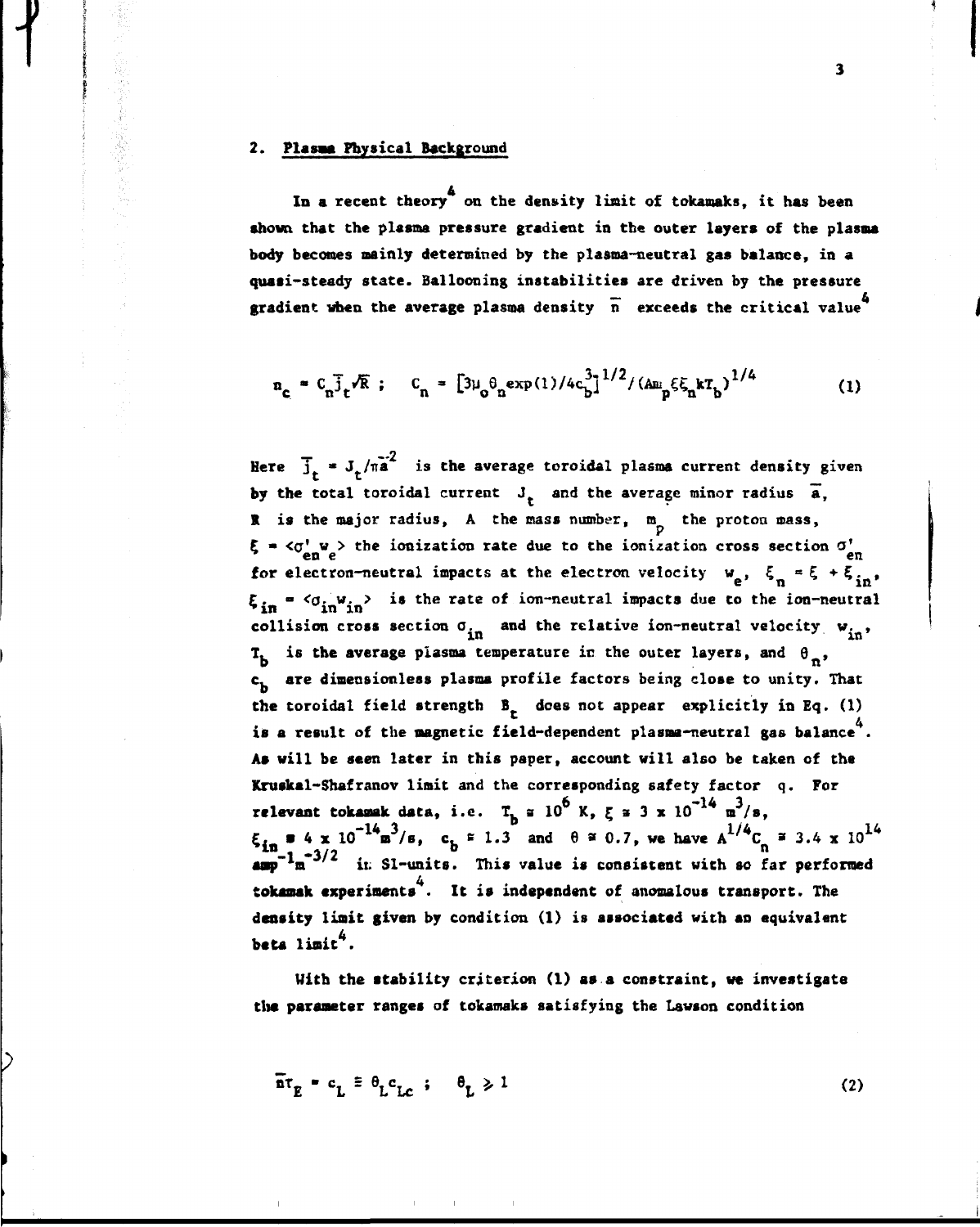where  $c_{1a} = 10^{20} s/n^3$  represents the marginal value of the plasma energy **balance for the DT-reaction. For this purpose the aspect ratio**  $A_n = R/\overline{a}$ and the q-value at the limiter  $q_a = 2B_t / \mu_0 R_{1t}$  are introduced. Further, **Alcator-scaling of the energy confinement tine is adopted , i.e.**

$$
\tau_E = c_A \bar{n} a^2 \tag{3}
$$

 $\text{with} \quad c_A = 3.6 \times 10^{-21} \text{m} \cdot \text{s}.$ 

**f**

**To obtain an expression for the energy containment time of a plasma sustained by ohmic heating alone, a model is now adopted in a first approximation where the plasma density and temperature distributions are given by**  $n/n_0 = 1-(r/a)^2$  and  $T/T_0 = exp[-4(r/a)^2]$ , with  $n_0$ ,  $T_0$ **denoting values at the magnetic axis r » 0. These profiles are similar to those observed in ALCATOR-C. With this model the heat content W of** the plasma column per unit length and the ohmic heating power P<sub>n</sub> per **unit length combine to**

$$
\tau_E = W/P_{\eta} = 3k\bar{n}\tau_o^{5/2}/16\theta_n k_{nc} \bar{j}_t^2
$$
 (4)

Here  $\eta$  = k  $/T^{3/2}$ , k =  $\theta_{\mu}$ k<sub>na</sub>, k  $\alpha$  55.3 (QnA) for the classical Spitzer **T\ n n n<sup>c</sup> ne resistivity along a strong magnetic field, and the factor 8 > 1 simulates 0 anomalous resistivity effects of ohmic heating. In this model we assume 6 to be constant and exclude the effects of its possible variation in the scaling laws. At Che same time it should be observed that the density limit of Eq, (1) is independent of anomalous resistivity and cross-field diffusion effects .**

**Combination of Eqs. (l)-(4) finally yields the following expressions** for the relevant plasma parameters and the safety factor q<sub>2</sub>, in terms of the core temperature T<sub>2</sub>:

$$
\bar{a} = 16 k_{\eta c} c_L^{\theta} \gamma / 3k c_n^2 A_r T_0^{5/2}
$$
 (5)

$$
\bar{n} = 3k c_n^2 A_r T_o^{5/2} / 16k_{nc} (c_L c_A)^{1/2} \theta_n
$$
 (6)

$$
\overline{\mathbf{j}}_{\mathbf{t}} = (3k/16k_{\eta c})^{3/2} c_{\mathbf{n}}^2 \mathbf{A}_{\mathbf{r}} \mathbf{1}_{\mathbf{o}}^{1.5/4} / c_{\mathbf{L}} c_{\mathbf{A}}^{1.7/2} \mathbf{e}_{\eta}^{3/2}
$$
 (7)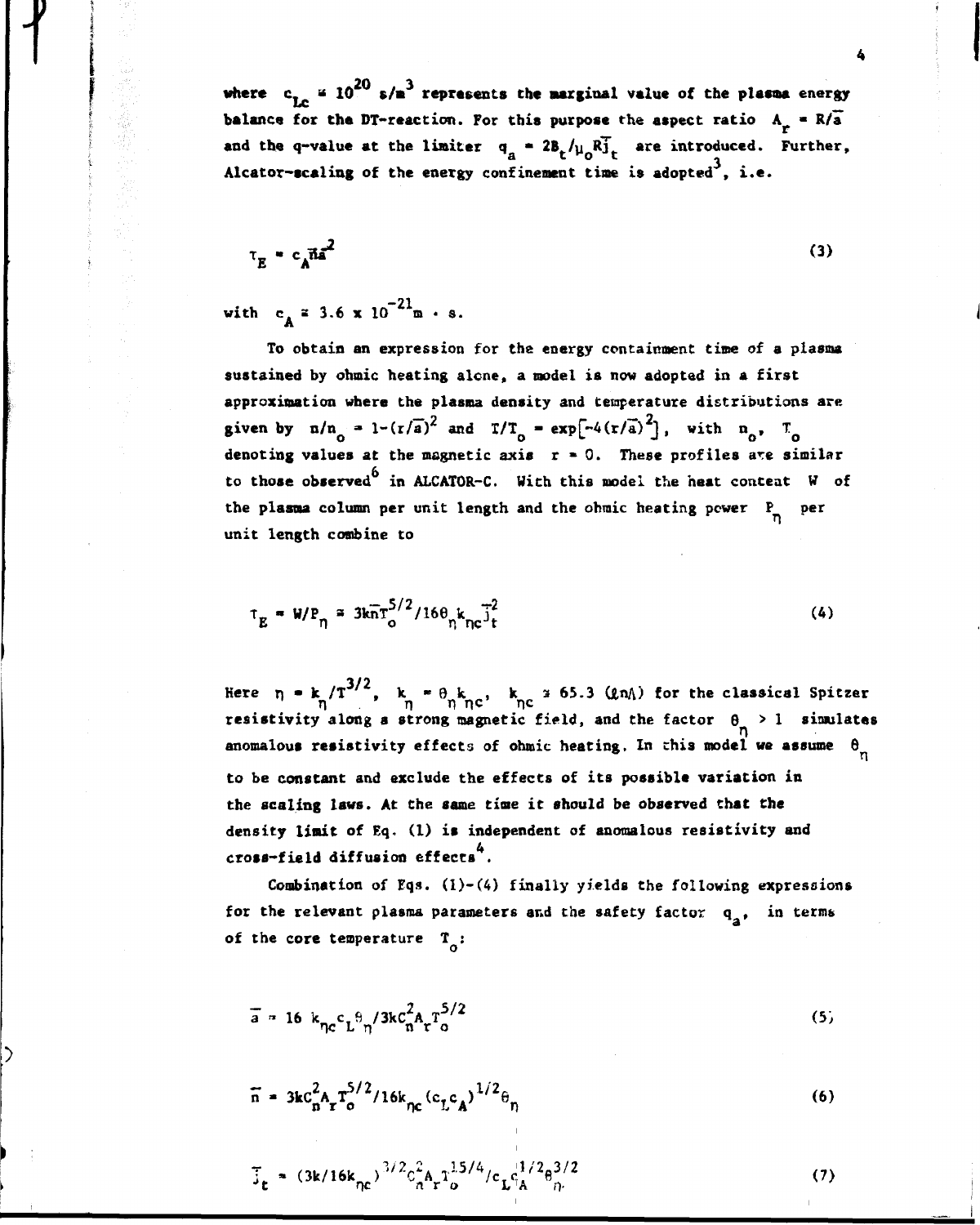$$
B_{t} = (3k/k_{nc}c_{A})^{1/2}\mu_{0}q_{A}A_{r}T_{o}^{5/4}/8\theta_{ij}^{1/2}
$$
 (8)

Š

$$
J_{t} = \pi a^{2} \bar{j}_{t} = 4 \pi k_{\text{nc}}^{1/2} c_{L} \theta_{\eta}^{1/2} / (3k c_{A})^{1/2} c_{n}^{2} A_{r} T_{o}^{5/4}
$$
 (9)

$$
\phi_{\rm t} = 2\pi A_{\rm r} \bar{a} E_{\rm t} = 3\pi (3\kappa k_{\rm pc})^{1/2} A_{\rm r} \theta_{\rm n}^{1/2} / c_{\rm A}^{1/2} T_{\rm o}^{1/4}
$$
 (10)

$$
\phi_t J_t = 12\pi^2 k_{\eta c} c_L \theta_\eta / c_A c_n^2 T_0^{3/2}
$$
 (11)

where  $\phi$ , is the loop voltage due to the induced toroidal electric field **E in a quasi-steady state. From expression (5) is seen that the highest** temperatures  $T_{\alpha}$  are reached when choosing a minimum-size concept.

**He now introduce the average beta value**

$$
\overline{\beta} = 4\mu_o \overline{\text{a}} \text{kc}_{\text{T}} \mathbf{T}_o / \overline{\text{b}}_c^2
$$
 (12)

**where T is the average plasma temperature and c\_ is a profile factor. Combination of expressions (1), (6) and (8) yields**

$$
\overline{\beta}/\beta_c = (\overline{n}/n_c)^2
$$
 (13)

**where**

 $\overline{R}$ 

for

**-f**

$$
\beta_{\rm c} = 16 \kappa_{\rm T} c_{\rm n}^2 c_{\rm A}^{1/2} T_{\rm o}/\mu_{\rm o} A_{\rm r} c_{\rm L}^{1/2} q_{\rm a}^2 \tag{14}
$$

**Finally, the magnetic surface splitting limit ' imposes the condition**

$$
\mathbf{s} \equiv \mathbf{a} \mathbf{B}_{\mathbf{p}} / \mathbf{R} = \overline{\mathbf{B}} \mathbf{A}_{\mathbf{r}} \mathbf{q}_{\mathbf{a}}^2 = 16 \mathbf{k} \mathbf{c}_{\mathbf{T}} \mathbf{c}_{\mathbf{n}}^2 \mathbf{c}_{\mathbf{A}}^{1/2} \mathbf{T}_{\mathbf{o}} / \mu_{\mathcal{C}} \mathbf{c}_{\mathbf{L}}^{1/2} \le 1
$$
 (15)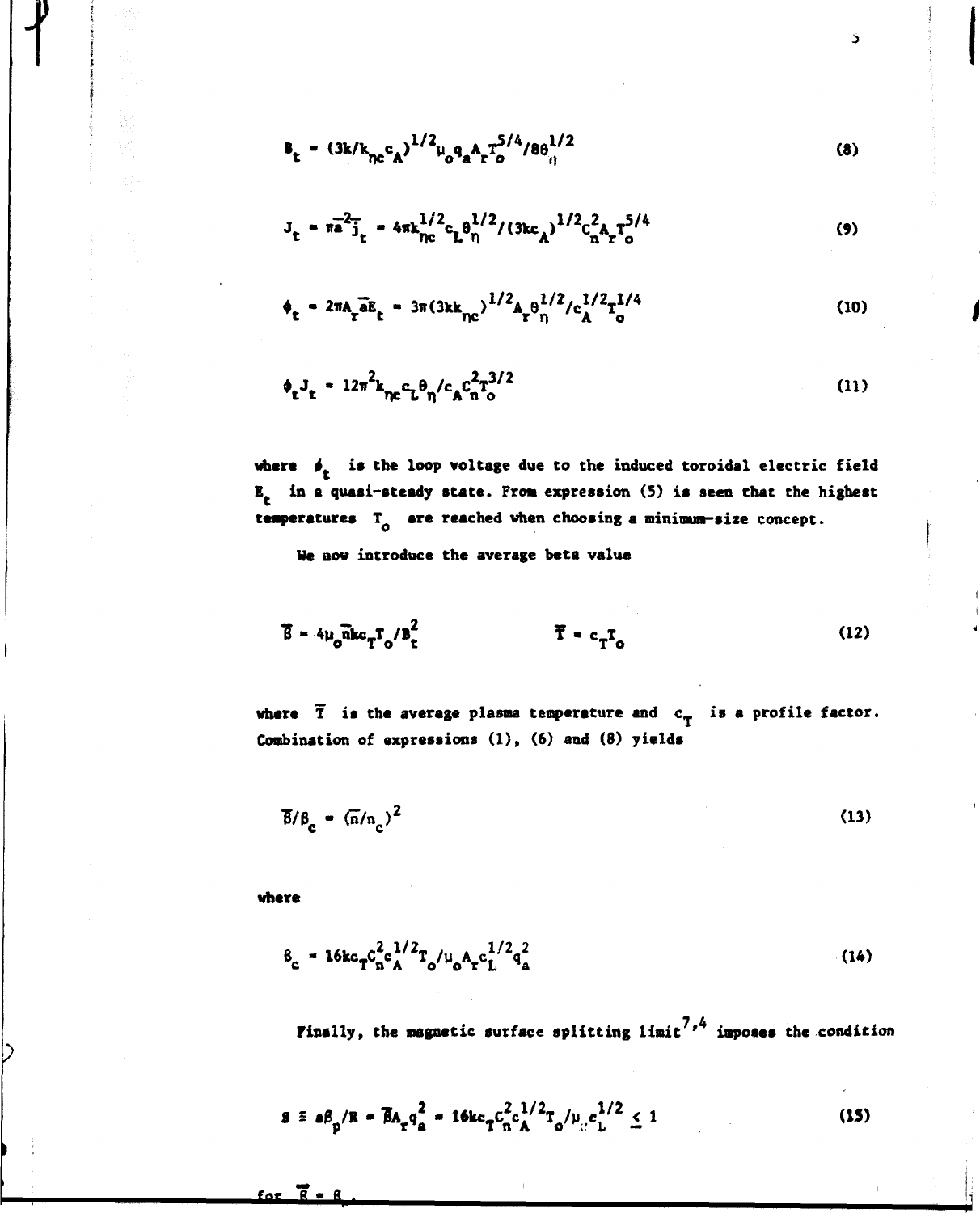Thus the stability condition  $\overline{n} < n_c$  given by the critical density of Eq. (1) becomes equivalent to the condition  $\vec{\beta} < \beta_c$  determined by the **beta limit of Sq. (14). This implies that, when considering the recently treated ballooning mode in the outer plasma layers , the presently deduced** density limit<sup>4</sup> and the beta limit are just two sides of the same instabi**lity phenomenon. The limit given by Kq. (1) appears to be consistent with so far performed tokamak experiments . The corresponding limits given** by Eqs. (14) and (15) are illustrated in Figs. 1 and 2 for  $A<sub>o</sub> = 2$ ,  $c_T = 0.5$  and the cases  $\theta_L = 1$  and 5, as functions of the q-value at the **limiter. Eour points should be made in this connection:**

- **(i) The beta liait of expressions (13) and (14) applies only to systems for which the pressure gradient in the outer plasma layers becomes determined by the plasma-neutral gas balance. This is the case when n /n does not exceed unity by orders of magnitude .**
- (ii) For the tokamak experiments listed in a recent review and being **(ii) For the tokamak experiments listed in a recent review and being performed near the observed density limit, such as those with FT, TBR, JFT-2, TORIUT-4, ALCATOR-C and ISX-B, insertion into Eq. (14)** of the observed values of  $T_o$ ,  $A_r$ ,  $c_l$   $\oplus$   $\overline{n}_R$  and  $q_a$  yields beta limits of a few percent. This also seems to be consistent with experiments.
- (iii)At given values of  $c_7$ ,  $A_r$  and  $q_a$  it is seen from Eqs. (5), (7), (14) and Figs. 1 and 2 that increasing beta values are available when the linear dimensions are decreased and the current density  $\overline{f}_r$  becomes enhanced. Also this speaks in favour of a minimum-size concept. **(14) and Figs. 1 and 2 that incressing beta values are available when**
- **the linear dimensions are decreased and the current density J becomes enhanced. Also this speaks in favour of a minimum-size concept.**

### **of small size. 3. Plasma Parsmeter Choice of a Minima-Size Concept**

**As a first aim of the present concept, a core temperature close to the ignition value of the DT reaction has to be reached. Consequently, we** choose  $T_A = 4 \times 10^7$  K. To make the system as compact as possible, an **aspect ratio A • 2 is further adopted. In order not to overestimate** the efficiency of ohmic heating, we put  $k_{nc} = 650$  and  $\theta_n = 1$ . Finally, **a safery factor**  $q_{\text{A}} = 2$  is being assumed. With these data and  $A = 1$ , **the parameters given by Iqs. (5)-(11) vary with the Lawson parameter**  $c_r$  **•**  $\overline{m}_r$  as shown in Fig.3. The figure demonstrates that the radius  $\overline{a}$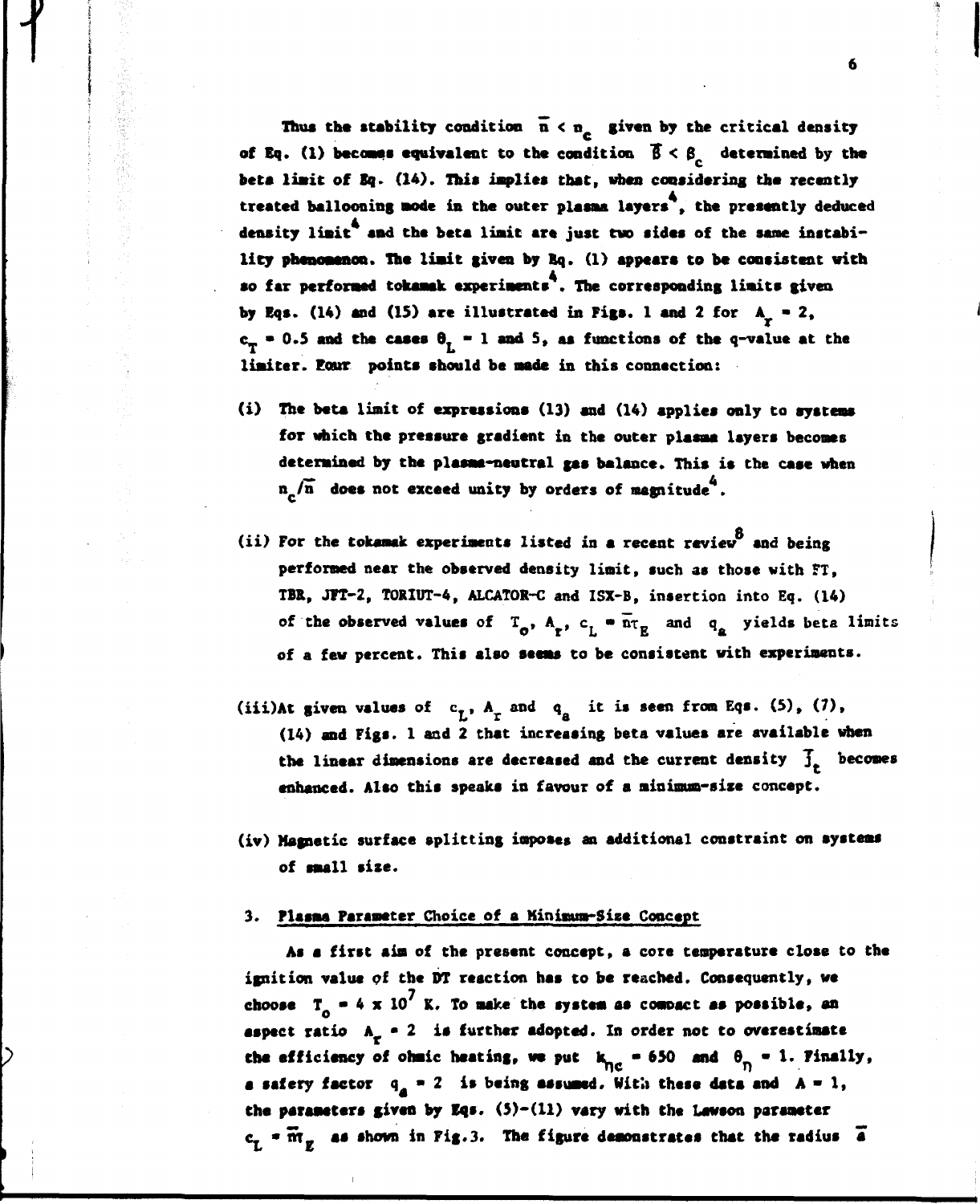**can be increased by increasing c, above the marginal value**  $c_{1,c}$  = 10<sup>20</sup> s/m<sup>3</sup>, at the expense of an increased total toroidal current J.. **That the critical beta value of Eq. (14) decreases with increasing**  $c_{\tilde{L}}$  **at a given temperature TQ is due to a simultaneous increase in the size a** which impairs the stability. Magnetic surface splitting finally puts a lower  $limit on c<sub>1</sub>$ .

When abonding the possibilities of auxiliary heating alpha particle **containment and a reactor blanket, the smallest possible values of a appear to be in the range of a few centimeters. As a first illustration** of a minimum-size ("Minitor") concept we choose  $\bar{a} = 0.05$  m **which just satisfies condition (15) of the magnetic surface splitting and** which leads to  $\theta$ <sub>7</sub> = C<sub>1</sub>/C<sub>1c</sub> = 5. Then R = 0.1 m,  $\bar{n}$  = 6.8 x 10<sup>21</sup>m<sup>-3</sup>,  $\overline{B} = B_c = 13\overline{z}$ , and  $B_t = 8.4$  tesla,  $\overline{J}_t = 62 \times 10^6 A/m^2$ ,  $J_t = 0.56 \times 10^6 A$ ,  $\phi_{\mu}J_{\mu} = 0.37 \times 10^{6}$  W and  $\phi_{\mu} = 0.65$  V. The wall load becomes  $t^t$  6  $\frac{6}{2}$  $H_v = 1.9 \times 10^6$  W/m<sup>2</sup>. The obtained data are listed in Table I. **w**

**In this connection it should finally be observed that ignition by 9 ohmic heating in a tokamak has also been discussed by Sestero who suggests a low-shear-stress magnet for high toroidal magnetic field strengths.**

#### **4. Pla3ma Current Induction System**

**The small size of the present system does not make it possible to us-<sup>1</sup> an iron-core transformer alone for breakdownt build-up and maintenance of the plasma and its toroidal current. Two possible ways of designing the plasma current induction system will be outlined here.**

**The first way implies that a layec of toroidal air windings is placed near the plasma boundary as outlined in fig.4. The current distribution within this layer should be chosen such as to generate a negligible poloida/ magnetic field inside the plasma volume. For a circular cross section of** the layer, with a minor radius  $\rho_r$  as given in Fig.<sup>4</sup>, this condition is **fulfilled by the distribution**  $j_{r,1} \propto (R + \rho_+ \cos \alpha)^{-1}$  where the angle  $\alpha$  is **defined in the figure and the details of the corresponding deduction are** given in the Appendix. The induced current  $J<sub>+</sub> = 0.56$  MA of Table I **should become realizable by ordinary technical means. At the dimensions given in the table, the self-inductances and the mutual inductance of the equivalent single-turn current circuits defined by**  $\mathbf{j}_{t,1}$  **and**  $\mathbf{j}_{t}$  **are** 

 $\overline{\mathbf{z}}$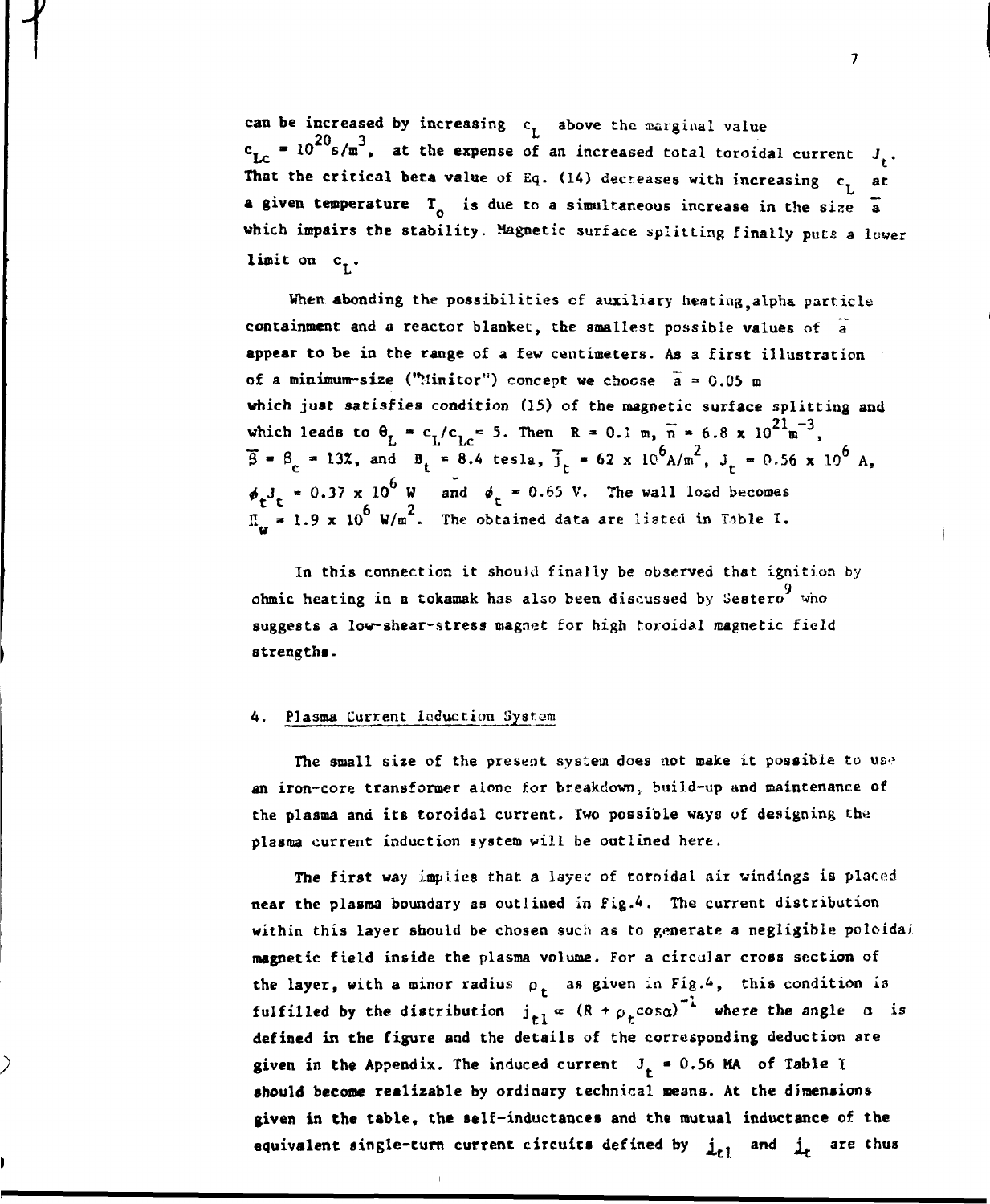of the order of  $10^{-7}$  henrys. With a coefficient of coupling of about 0.4 **between these circuits, a condenser bank of capacity 10<sup>-2</sup> farads loaded** to 5 kV would be able to deliver a current pulse of the order of C.5 MA during about 10<sup>-4</sup>s, with a primary total current of about 1.3 MA. Further, **the temperature increase for normally conducting copper coils then becomes about 1 K/xas within the parts of the windings vrere the current densitv** has its maximum. This estimate is based on a coil thickness  $\delta_{\epsilon} a = 10^{-2} m$ in Fig.4, and with the fraction  $f_x = 0.8$  of the coil area being **occupied by metal windings. Finally, the mechanical stresses on the same coil structure are then of the order of 10<sup>8</sup> N/m<sup>2</sup> which is somewhat below the tensile strength limit of copper.**

The second way is based on a compromise between or air-core and icn-cor  $s$ ystem. Thus, breakdown and start-up are assumed to be provided by a simple **arrangement of loop-sh.iped torcidil air coilo which do cot satisfy the** condition of generating a negligible poloidal magnecic field strength within **the plasma, but leave more space and flexibility Lo the construction thin a coil system based on the deduction in the Appendix. The field errors may not result in optimal tokamak discharge conditions, but the sys**tem may still be used for start-up and pre-heating of the plasma. The **main discharge period of a hot plasma at nearly constant tor^i^al current J is thereafter sustained by an iron-core transformer, This becomes c**<br>possible for a core of cross section  $\pi a^2$  which is magnetized to **possible for a core of cross section takes section to which is magnetized to which is magnetized to the section of the section of**  $\mathbf{z}$ **-2 saturation, thereby providing a flux swing of about 10 Vs. The latter at least becomes sufficient for sustaining a loop voltage é \* IV during a** ten-millisecond pulse, thereby exceeding the required value of  $\phi_t$  given **in Table I.**

### **5. Toroidal Magnetic Field System**

For generation of the toroidal field  $B_r$  a conventional coil system **can be placed around the torus. In the case where the potoidal field from the current induction system has to be eliminated, the toroidal-field coils should be placed outside those used for current induction, as outlined in Fig. 4.**

**If instead the simpler current induction system is used in combination with an iron core, the toroidal-field coils could be placed more closely** to the plasma boundary.

 $\mathbf{s}$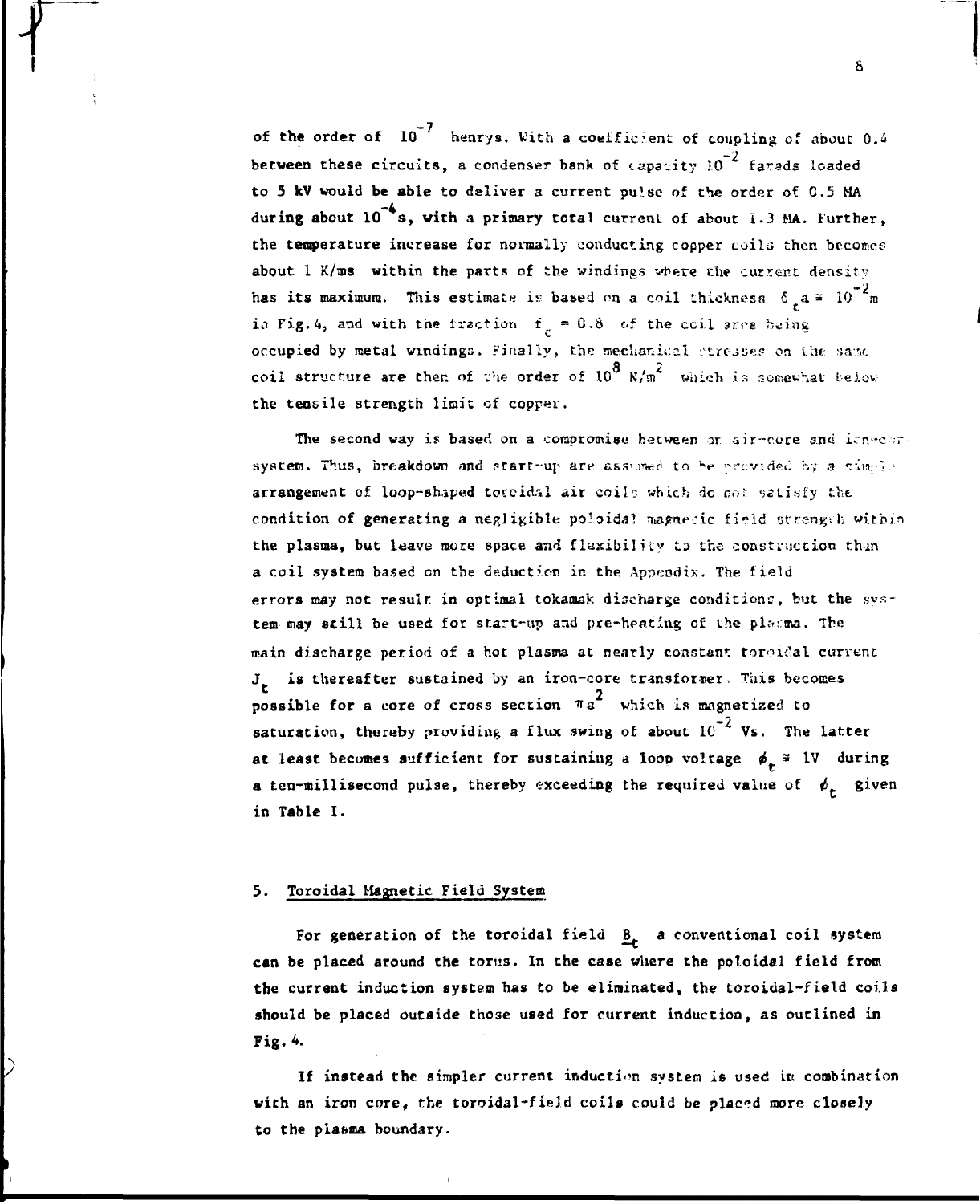With a coil thickness  $\delta_n a = 1.25 \times 10^{-2}$  m in Fig.4, and the fraction  $f_p = 0.8$  of the coil area being occupied by metal windings, the field **p**  $\bullet$  8.4 tesla leads to a maximum current density  $\int_{p \ln p} a 1.3 \times 10^9 A/m^2$ **at a = TI. For copper coils this rasults in a temperature increase of** about 10 K/ms. Finally, with these data the mechanical stresses on the coil **windings are of the order of 2 x**  $10^{7}$  **N/m<sup>2</sup>, being well below the tensile strength limit of copper.**

## **6. Conclusions**

**IT**

**The present data are based on an analysis which is consistent wich so far performed experiments and which takes the density, beta, Kruskal-Shafranov and surface splitting limits into account. If this analysis** can be extrapolated to the large current densities  $\overline{\mathbf{j}}_{r}$  considered here, new possibilities would open up for tokamak experiments under conditions near **ignition. These conditions appear to be realizable in minimum-size geometry by ordinary and relatively modest technical means, at least for pulsed discharges on the millisecond time scale, and without the requirement of alpha particle containment. Longer time scales are likely to become available by modifying the present choice of parameters and using cryogenic or superconducting coils.**

**As far as plasma physics is concerned, these statements hold true, provided that there are no other phenomena than those considered here in** terms of  $n_e$ ,  $\beta_e$ , and  $q_e$  and S which put additional restrictions to the **regime of stable tokamak operation. Also the influence of impurities released through plasma-wall interaction may affect the plasma balance. Further analysis is as well required on the magnetic field errors due to a poloidal component, and on the corresponding closure of the field lines which is expected to affect the plasma balance and stability.**

**Concerning the technology of the present proposal, only a simplified first discussion of some major questions has been undertaken within the frame of this paper. Further detailed analysis» is necessary on the coil systems, including the thermal and mechanical stresses, their placement with respect to accessibility, repair, diagnostics and vacuum ports, the** possible use of cryogenic or superconducting windings, and the application **of an iron core as auxiliary means Hov f.oto'da<sup>1</sup> cu-.••nt induction.**

 $\boldsymbol{9}$ 

## Stockhole, January 6, 1980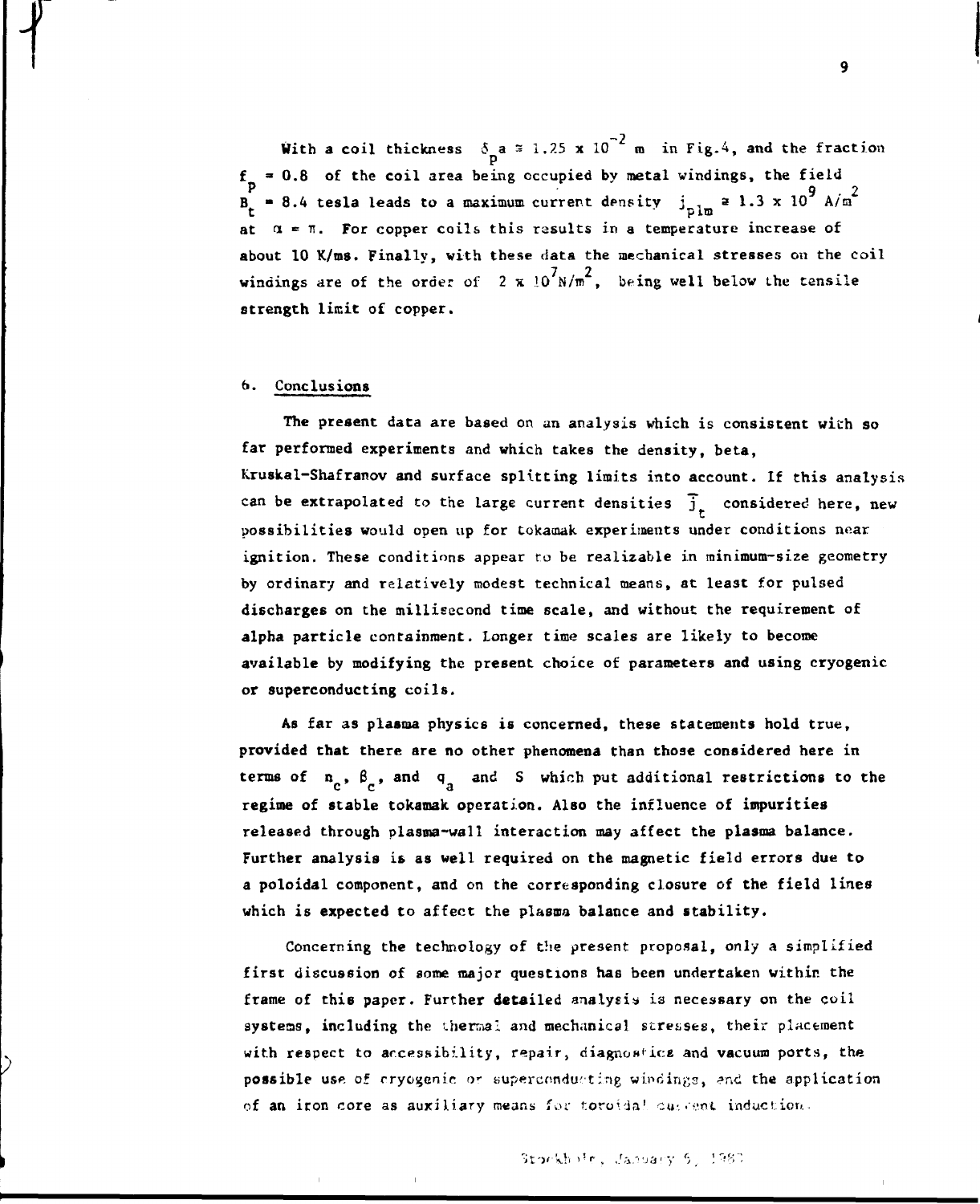#### **7. Acknowledgements**

**The author expresses his thanks to Drs. M. Tendler and E. Tennfors for valuable discussions on this investigation.**

**Stockholm, January 30, 1983**

### **8. References**

- **1. B. Coppi, Comments on Plasma Physics, Controlled Fusion 3il97?)lt7.**
- **2. H.P. Purth, in Fusion (Ed. by E. Teller), Vol.1, Magnetic Confinement, Part A, Academic Press, New York(1981), p. 123.**
- **3. A. Gondhalekar, R. Granetz, D. Gwinn, I. Hutchinson, B. Kusse et al., Plasma Physics and Controlled Nuclear Fusion Research 1978, Nuclear Fusion, Suppl. \_1 (1979) 199.**
- 4. B. Lehnert, Royal Inst. of Technology, Stockholm, TRITA-PFU-82-13(1982); **Nuclear Fusion 15 (1975)793.**
- **5. M. Murakami, J.D. Callen, L.A. 3erry, Nuclear Fusion 16(1976)347.**
- **6. S. Fairfax, A. Gondhalekar, R. Granetz, M. GreenwaId, 0. Gwinn et al., Plasma Physics and Controlled Nuclear Fusion Research 1980, Nuclear Fusion, Suppl. £(1981)39.**
- 7. V.D. Shafranov, Zh. Eksp.Tero.Fiz. 37(1959)1088.
- **b. D. Twersky, Editor, Nuclear Fusion, Special Supplement 1982, World Survey of Major Activities in Controlled Fusion Research, Part Bl a, IAEA, Vienna(l982).**
- **9. A. Sestero, Proc. of the Tenth Symposium on Engineering Problems** of Fusion Research, Jülich (1982).

 $\Gamma = -1$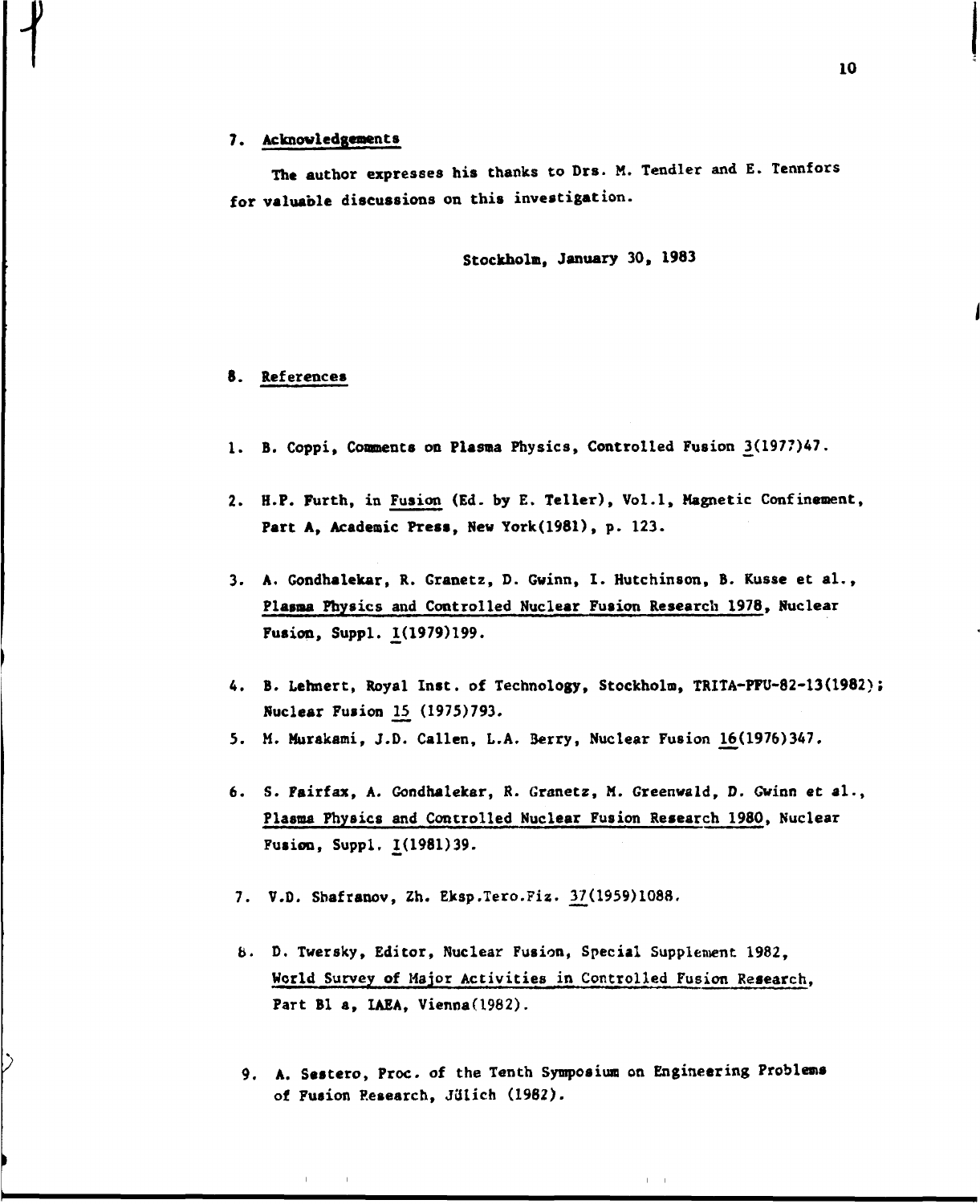**Table I. Data** of proposed "Minitor" device.

| Minor radius                     | $\bar{a} = 0.05$ m                                    |
|----------------------------------|-------------------------------------------------------|
| Major radius                     | $R = 0.1$ m                                           |
| Toroidal magnetic field strength | $B_r = 8.4$ tesla                                     |
| Toroidal plasma current          | $\theta_x = 0.56 \times 10^6$ A                       |
| Toroidal plasma current density  | $\frac{1}{3}$ = 62 x 10 <sup>6</sup> A/m <sup>2</sup> |
| Loop voltage                     | $\phi_r = 0.65$ V                                     |
| Ohmic heating power              | $\phi_{r}J_{r} = 0.37 \times 10^{6} \text{ W}$        |
| Wall load                        | $\Pi_{1}$ = 1.9 x 10 <sup>6</sup> W/m <sup>2</sup>    |
|                                  |                                                       |

 $\mathcal{L}^{\text{max}}(\mathcal{L}^{\text{max}})$ 

 $\sim$   $\gamma$ 

**Safety factor at limiter**  $q_a = 2$ Average plasma density Average beta value  $\overline{\beta} = \beta_c = 13\pi$ **Average beta value B » B \* I S Core plasma temperature T • 4 it 10 K**

 $\mathcal{L}_{\mathrm{c}}$ 

D

 $\bar{n} = n_c = 6.8 \times 10^{21} \text{m}^{-3}$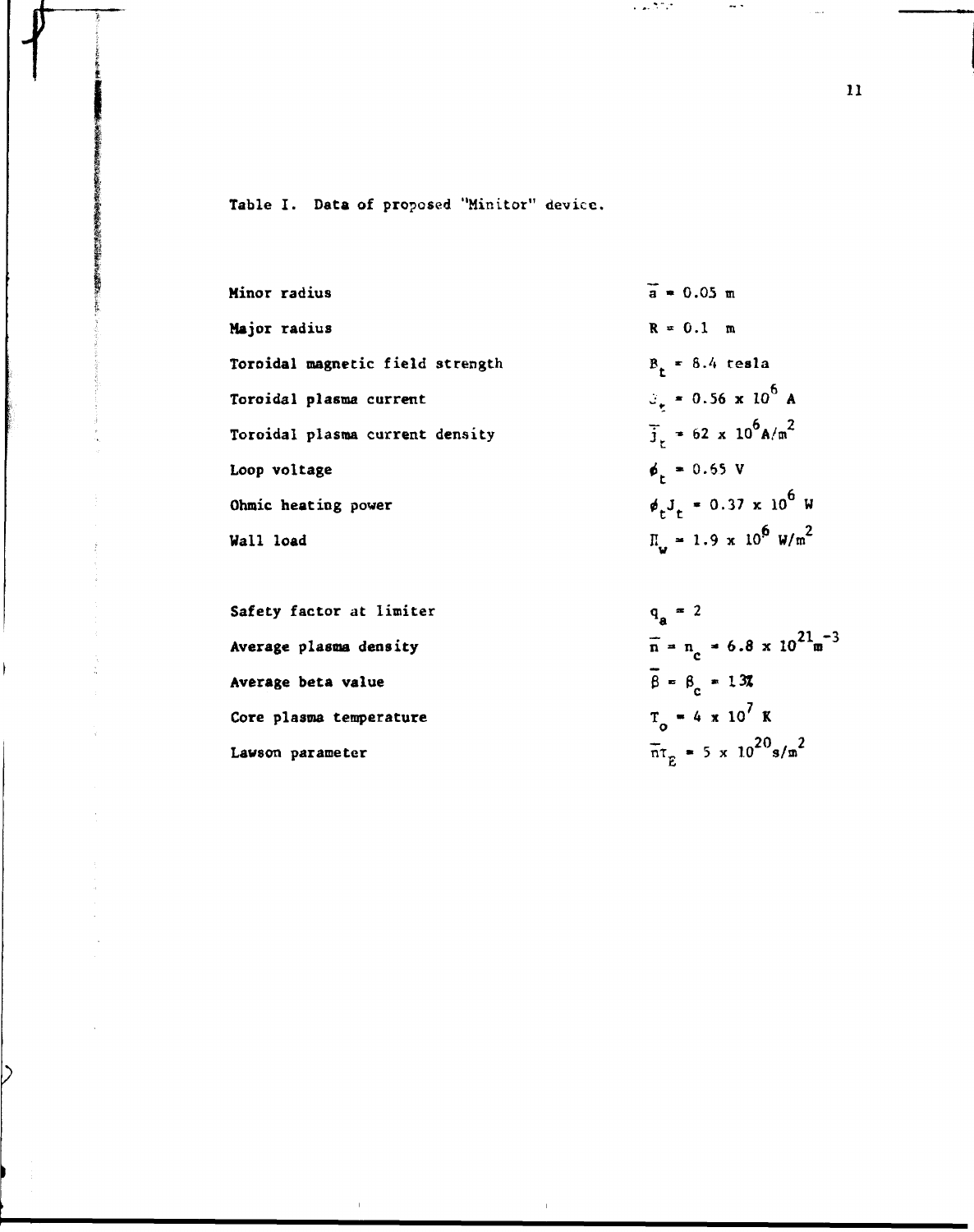#### **APPENDIX. Current Distribution in the Transformer Coil**

**t**

**The current distribution in the coil used for generation of the induced plasma current has to be chosen in a way not to produce a poloidal magnetic field within the plasma volume of Fig. 4. Here we introduce the** coordinates  $r = R + \rho \cos \alpha$  and  $z = \rho \sin \alpha$ . The poloidal field  $B_{01}$  = curl  $A_{t1}$  is generated by the current system  $\frac{1}{1}$  in Fig.4, where  $\psi$  =  $rA_{r1}$  is the corresponding flux function. Thus the components of  $B_{01} \equiv (B_{r}, 0, B_{2})$  can be written as

$$
B_{r} = -\left(\frac{\partial \psi}{\partial \rho} \sin \alpha + \frac{\partial \psi}{\partial \alpha} \cdot \frac{1}{\rho} \cos \alpha\right) / (R + \rho \cos \alpha)
$$
 (A 1)

$$
B_{z} = \left(\frac{\partial \psi}{\partial \rho} \cos \alpha - \frac{\partial \psi}{\partial \alpha} \cdot \frac{1}{\rho} \sin \alpha\right) / (R + \rho \cos \alpha)
$$
 (A 2)

A surface current  $j_{r1}$  (a) is now introduced in a thin layer of radius  $\rho = \rho_r$ , to approximate the current distribution in the coil which **forma the primary circuit of the induced plasma current. Immediately outside** of the surface  $\rho = \rho_t$  the lines of the field  $B_{01}$  are required to run parallel with the same surface. This implies that  $B_T/B_Z = - \text{ tga}$  for  $p = \rho_t$ , which only becomes possible when  $\frac{\partial \psi}{\partial \alpha} = 0$  at  $\rho = \rho_t$ . Finally, **introducing the field strength**

$$
B(\rho_t, \alpha) = (d\psi/d\rho)_{\rho = \rho_t} / (R + \rho_t \cos\alpha)
$$
 (A 3)

immediately outside of the surface  $p = p_t$ , and the surface current

$$
j_{r1}(\alpha) = B(\rho_r, \alpha) / \mu_0 \tag{A 4}
$$

the field inside the surface  $\rho = \rho_t$  is made to vanish. Since  $\frac{\partial \psi}{\partial \alpha} = 0$ **at**  $p = p_t$ , it is thus seen that  $j_t(\alpha) \alpha 1/(R + p_t \cos \alpha)$  is the required **current distribution.**

**12**

حماريها والمقتف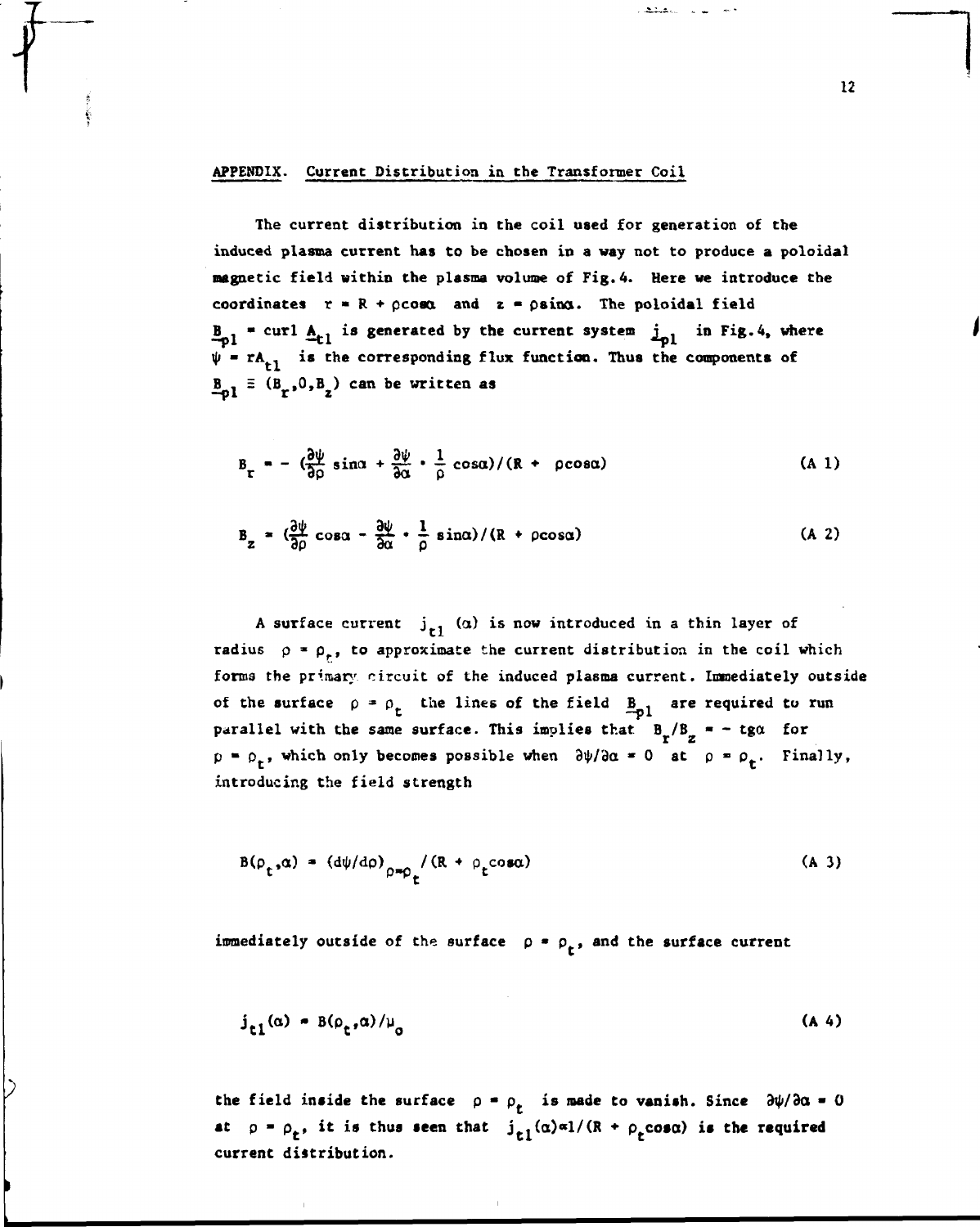## **Figure Captions**

**Fig.1.** The critical average beta value  $\beta_c$  as a function of the minor radius  $\bar{a}$  (or the core temperature  $T_0$ ), at an aspect ratio  $A_r = 2$ ,  $c_{\text{T}} = 0.5$ , at the marginal value  $c_{\text{LC}}$  of the Lawson parameter( $\theta_{\text{L}} = 1$ ), and for various values of the safety factor q<sub>3</sub>. The figure applies to ohmically heated systems being near the density limit **a<sub>c</sub>** and where the plasma pressure gradient in the outer layers is mainly determined by the plasma-neutral gas balance. The broken parts parts of the lines correspond to values  $S > 1$  exceeding the magnetic surface splitting limit. **magnetic surface splitting limit.**

u voj

**Fig.2.** Same as Fig. 1, but with  $\theta_r = 5$ .

- Fig.3. Minor radius a, average plasma density n, total toroidal plasma current  $J_t$ , and average current density  $\tilde{J}_t$  as functions of the Lawson parameter  $c_L = \overline{n}t_E$ , at a plasma come temperature  $T_a$  = 4 x 10<sup>7</sup> K of the present tokanak system. The broken parts of the lines correspond to  $S > 1$ .
- Fig.4. Outline of a "Minitor" device with an air-core transformer coil arrangement which produces a negligible poloidal magnetic field wichin the plasma volume.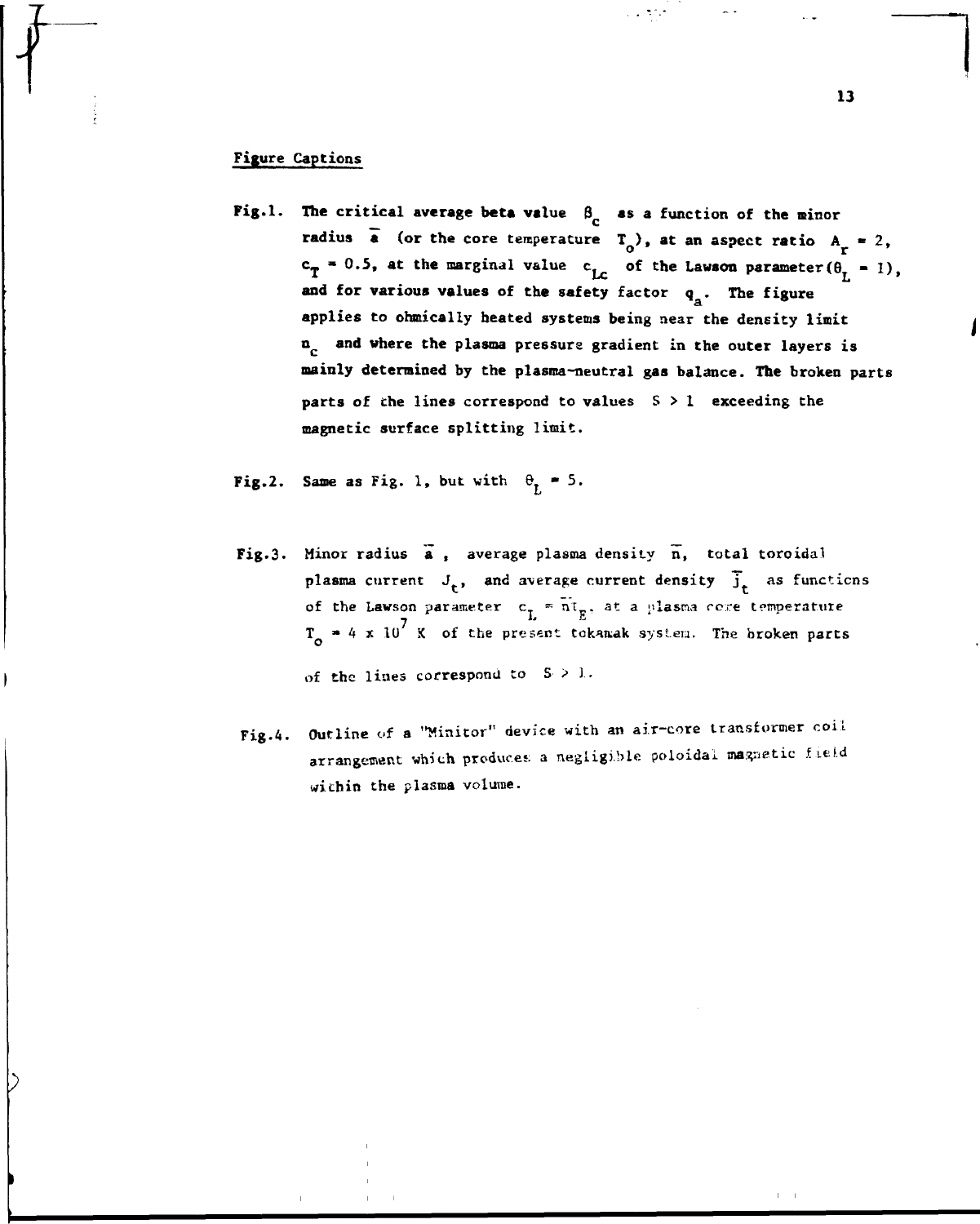Fig. 1

برميا



 $\flat$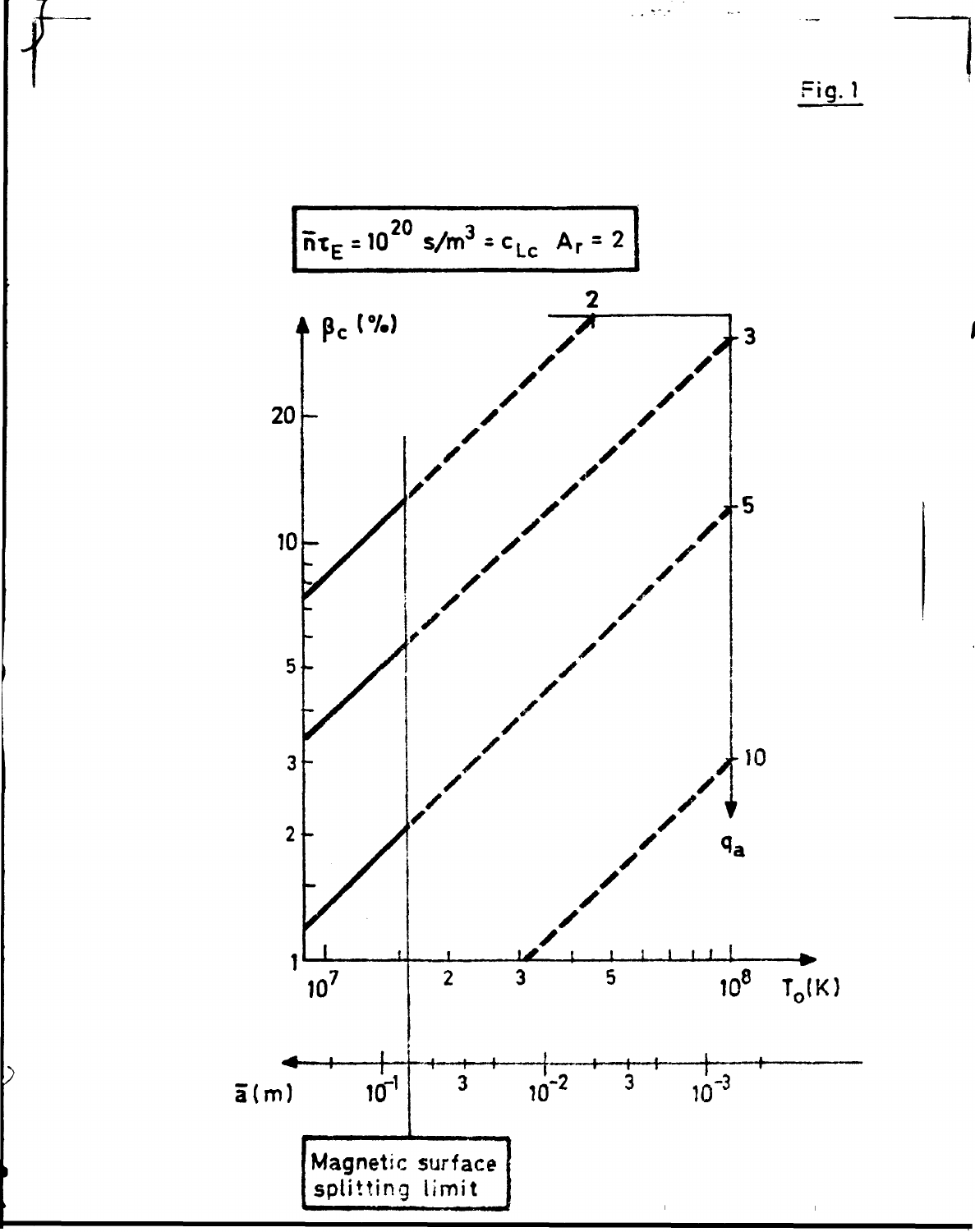**f Fig. 2**



 $\overline{\triangleright}$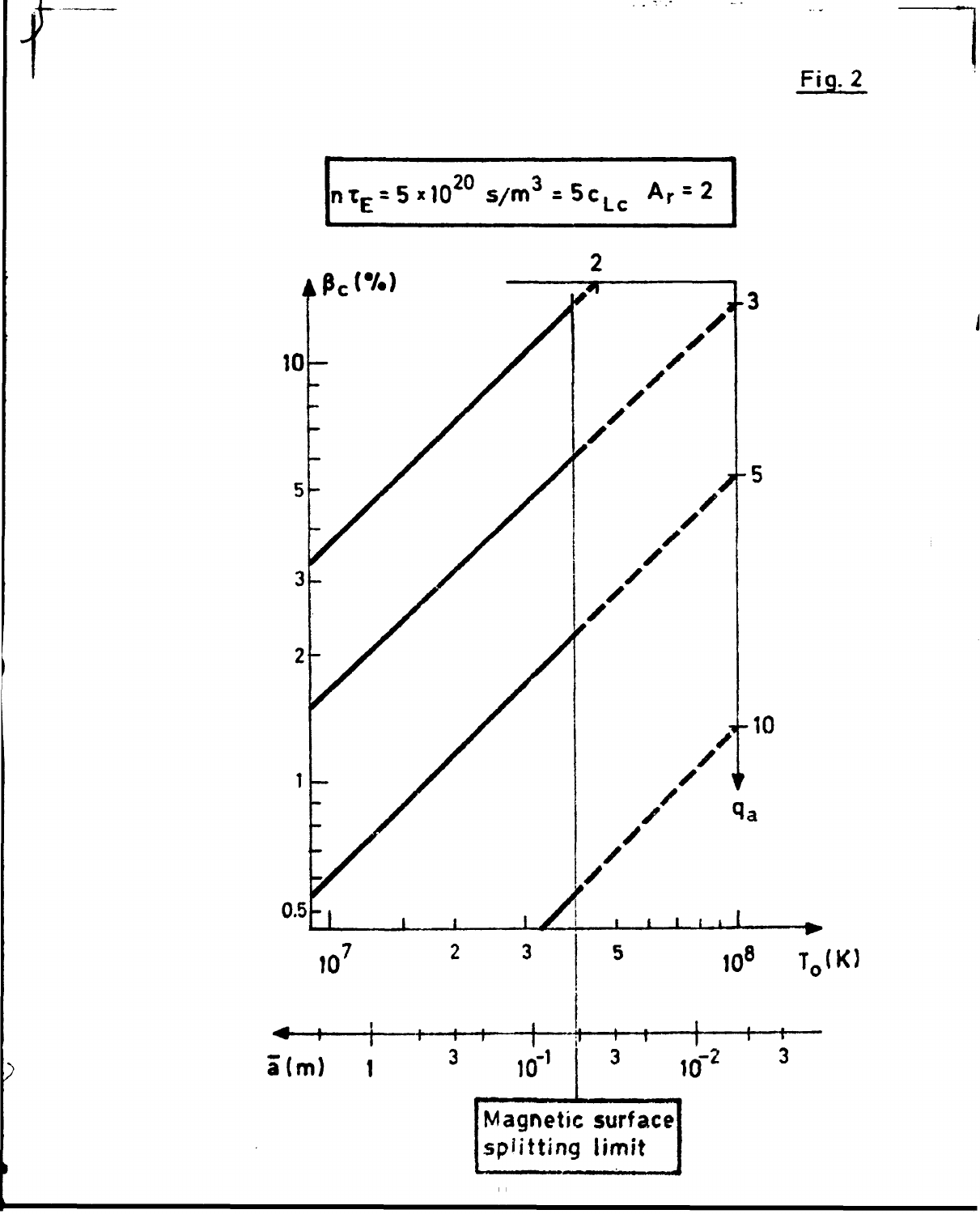Fig. 3



 $\mathcal{C}$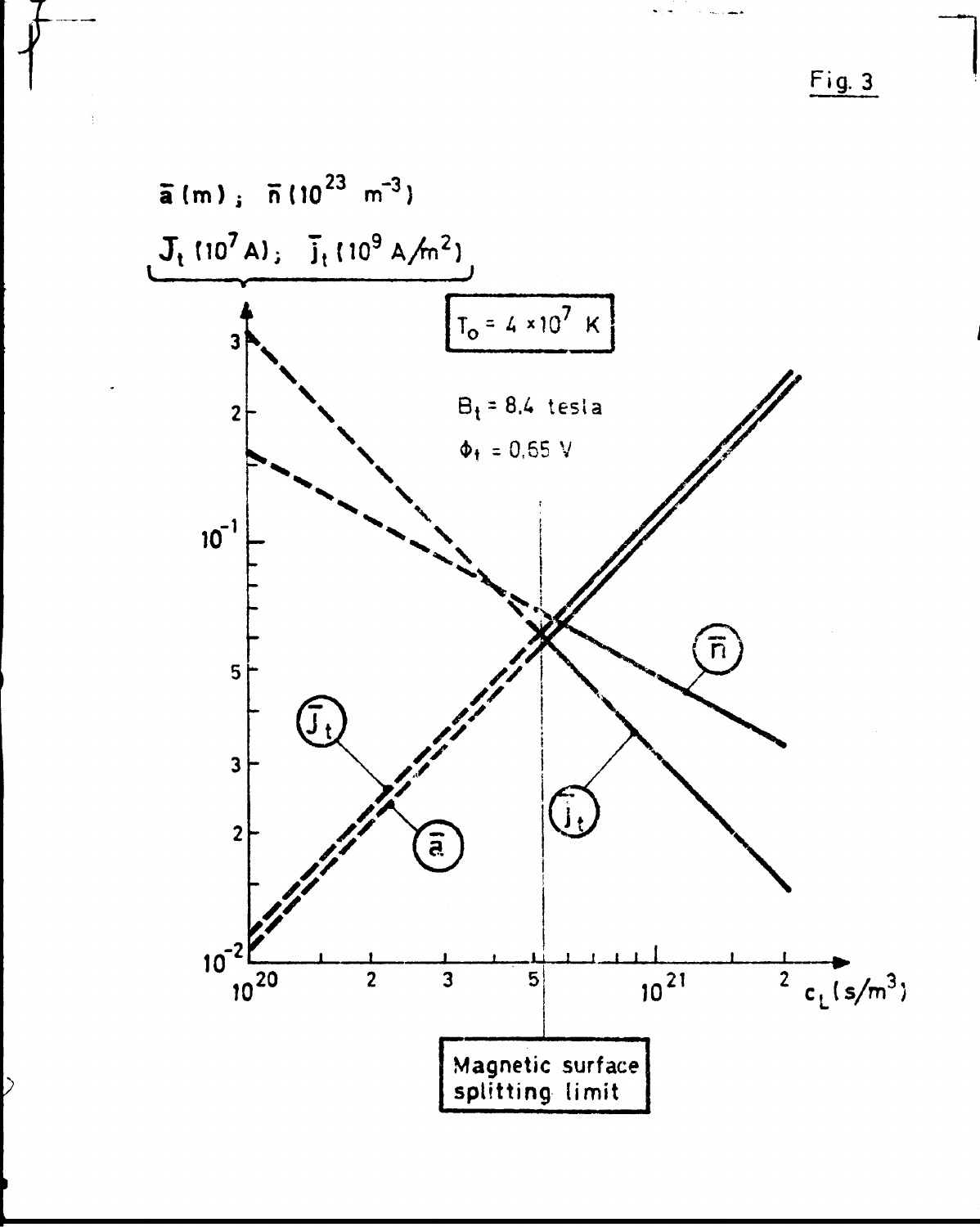Fig. 4

محب

 $\sim$   $\sim$ 



**. .** 

 $\mathcal{C}^{\mathcal{C}}$